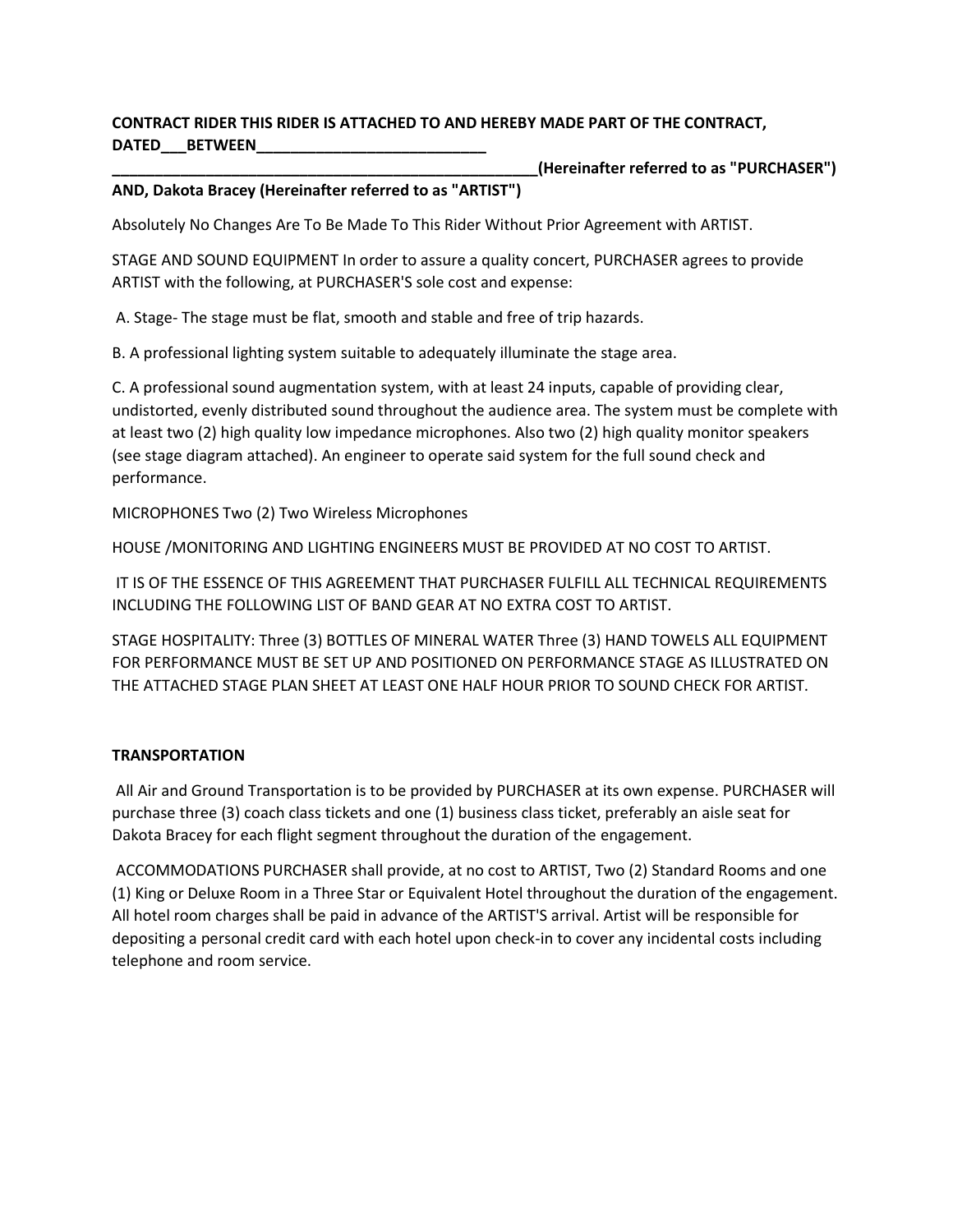## **BACKSTAGE AMENITIES / SECURITY / FOOD**

PURCHASER shall furnish ARTIST, at PURCHASER'S sole cost and expense: One (1) large, safe, comfortable, private dressing room for ARTIST'S sole use with access to a private laboratory. This room is to be clean, dry, heated or air conditioned as the weather shall require. The dressing room will be under guard by club or capable of being locked, particularly when ARTIST is performing.

The dressing room is to contain the following at PURCHASER'S sole cost and expense:

- A. One (1) Large Platter of Assorted Fresh Fruit (Apples, Oranges, Bananas and Grapes)
- B. One (1) 24 Pack of water.
- C. Five (5) Bottles of Evian Spring Water (Liter Size Bottles)
- D. Utensils, Napkins, Plenty of Ice and a Sufficient
- E. Five (5) Clean Bath Towels

F. Five (5) Clean Hand Towels G. HOT FOOD sufficient for Five (5) people. (Chicken, Fish, Vegetables) NO RED MEAT OR PROCESSED COLD CUTS. NO FAST FOOD NOTE: ARTICLES "A" THROUGH "H" APPLY TO BACKSTAGE AMENITIES ONLY.

### **PURCHASER REPRESENTATIVE**

PURCHASER agrees to furnish at his own expense his personal representative capable of making any decisions pertaining to the engagement from the time of arrival of the production equipment through the time of departure. This representative must have copies of all documents pertaining to the engagement. PURCHASER'S representative must be in constant contact with PRODUCER'S representative to guarantee a smooth and efficient presentation.

PURCHASER agrees to hold twelve (12) complimentary tickets for ARTIST for each performance. ALL PAYMENTS ARE TO BE MADE AS PROVIDED HEREIN; IN THE EVENT PURCHASER FAILS TO MAKE ANY PAYMENTS AT THE TIME STIPULATED HEREIN OR BREECHES ANY OTHER PROVISION OF THIS AGREEMENT, ARTIST SHALL HAVE THE RIGHT TO WITHHOLD PERFORMANCE WITHOUT PREJUDICE TO HIS RIGHTS HEREUNDER

### GENERAL PROVISIONS

A) In the event performance is canceled by PURCHASER for any other reason than an Act of God, ARTIST is to be paid the contract fee in full. In the event of such cancellation, ARTIST shall not be required to perform at any later time. In the event performance is cancelled by ARTIST for any other reason than Act of God, ARTIST will refund to PURCHASER any deposits paid to ARTIST.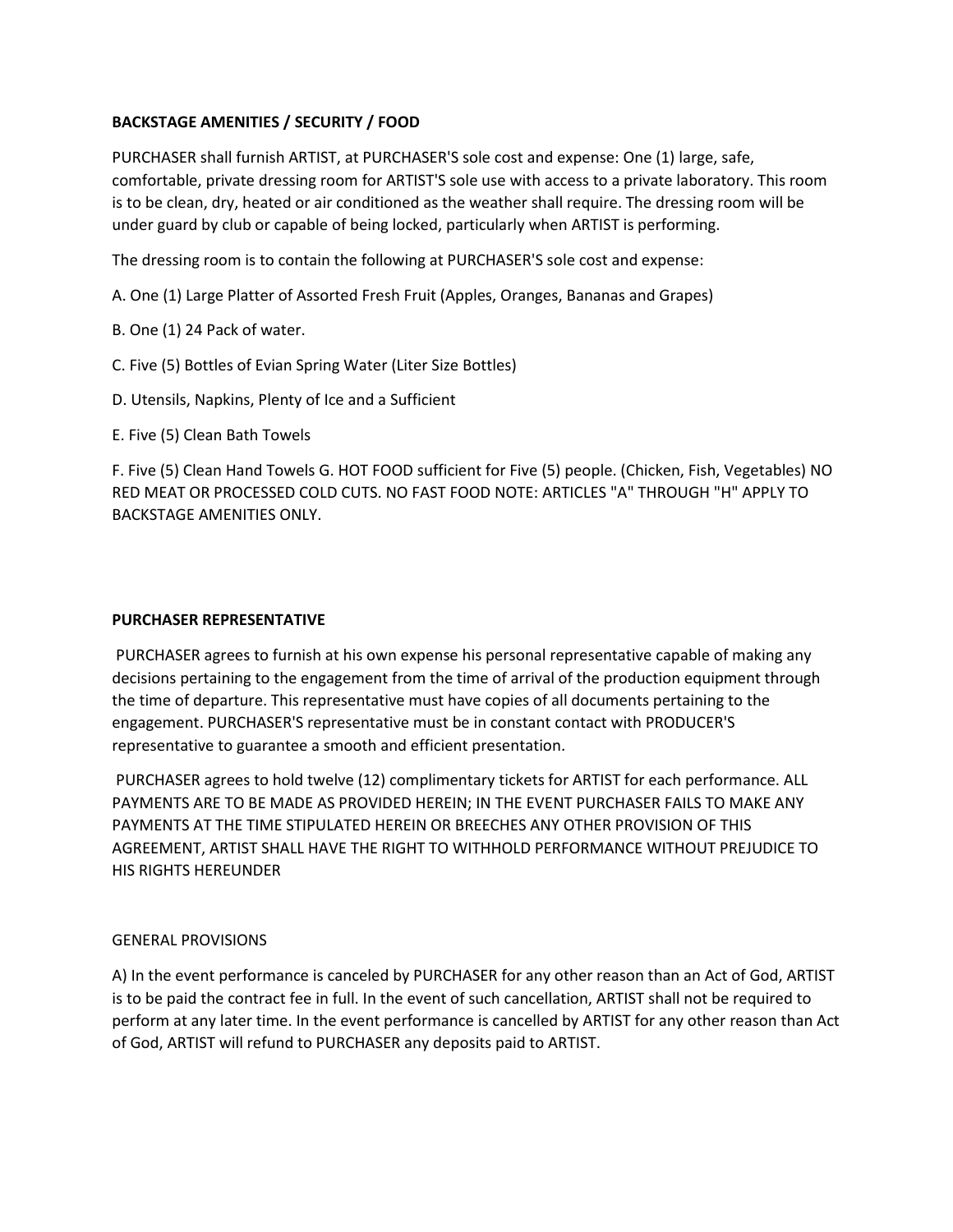B) ARTIST shall not be required to perform before any audience which is segregated on the basis of race or creed, or where physical violence or injury to ARTIST is likely to occur, nor where strikes or the threat thereof exists.

C) No portion of the performance(s) may be recorded, filmed, taped, broadcast or mechanically reproduced in any form for the purpose of reproducing such performance(s) without prior written consent from ARTIST or his Management. If any such unauthorized recording is discovered during the ARTIST'S performance, ARTIST shall have the irrevocable right to withhold performance without prejudice to his rights hereunder and PURCHASER shall nevertheless in such event remain obligated to make any and all payments to the ARTIST herein set forth. If such unauthorized recording is discovered after ARTIST'S performance either during his lifetime or after his death, ARTIST or his estate shall have full rights, title and ownership in said recordings.

D) Cancellation privilege: PURCHASER agrees that ARTIST may cancel engagement hereunder, without liability, by giving PURCHASER notice at least thirty (30) days prior to the date of the engagement in the event that there has been secured by ARTIST a commitment for a motion picture, television appearance, video production or recording session which could conflict with the engagement hereunder. PURCHASER further agrees that ARTIST may terminate this agreement, at any time prior to the engagement, if ARTIST shall die or become ill or incapacitated for any reason. If this Agreement shall be canceled or terminated for any of the reasons referred to in this paragraph, ARTIST shall promptly refund to PURCHASER any amount paid by PURCHASER pursuant to this AGREEMENT and ARTIST shall not be liable to PURCHASER for any loss, damage or expense claimed to have been suffered by PURCHASER as a result of such termination.

E) In the event of breech by PURCHASER of any of the terms, covenants, or conditions of this contract, ARTIST shall not be required to perform hereunder and PURCHASER shall pay ARTIST the full amount of the contract fee as specified on the face of the contract.

F) This agreement may not be changed, modified or altered except by an instrument in writing, signed by the parties hereto. In the case of any conflict of terms, the terms contained in this rider shall prevail.

G) Billing / Advertising: In all news released, announcements, advertisements, posters and printed programs relative to this engagement, the billing must read: **Take Off Team Ent.**

**Please direct all press and media requests and inquiries to:** 

**Take Off Team Ent.** 

**(336) 209-8437 [TakeoffTeam1@gmail.com](mailto:TakeoffTeam1@gmail.com)**

**Payments: Cash or certified funds only (NO PERSONAL CHECKS) Make cashier's checks and money orders payable to : MR. DAKOTA BRACEY**